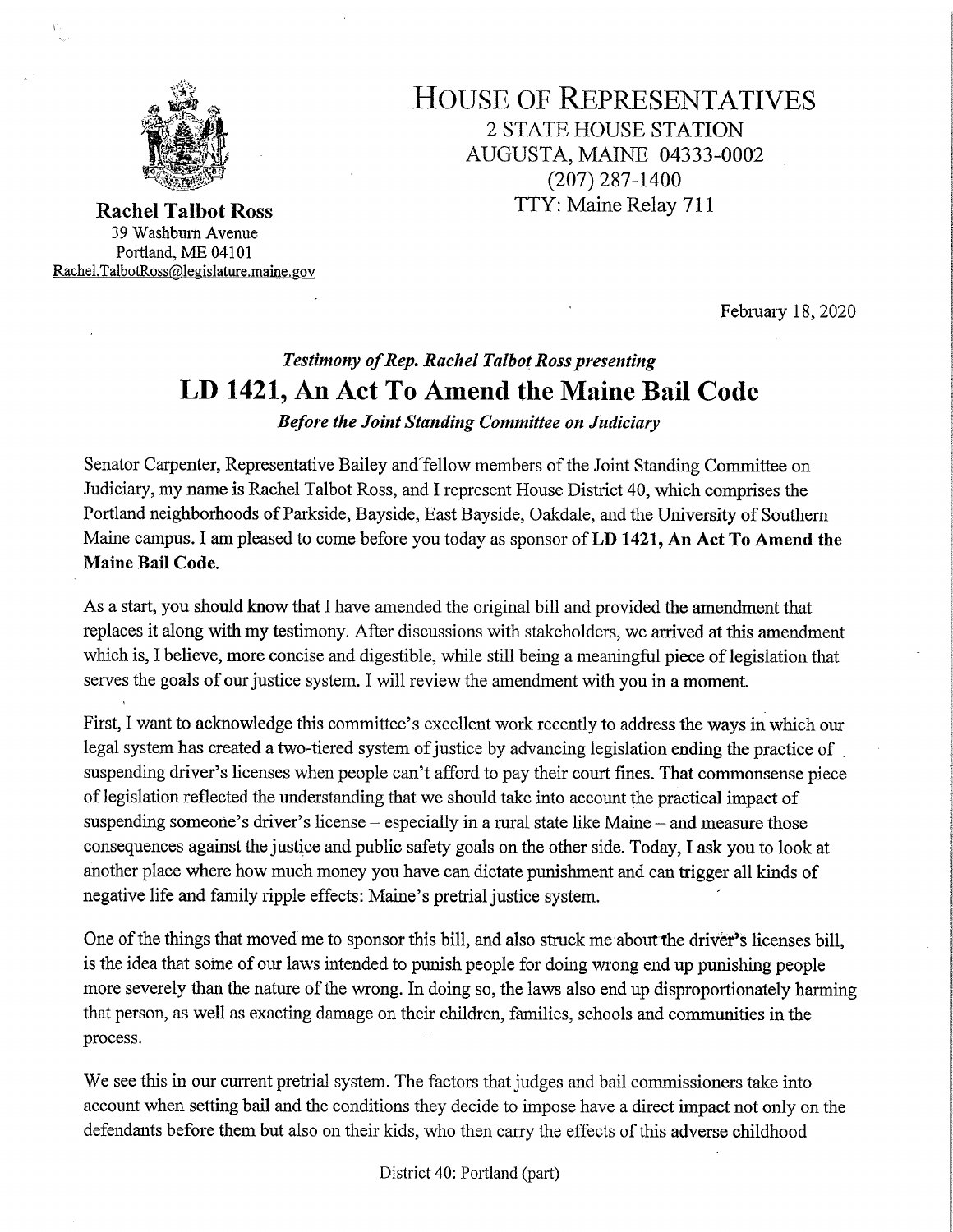experience through their lives.<sup>1</sup> We know that parental incarceration increases the chance that children will end up living in poverty or experiencing household and family instability.<sup>2</sup> The result is that these laws harm kids who have had no say and have done nothing wrong themselves. Parental incarceration often deprives children of their primary caretakers, destabilizes their lives and sets them up for future challenges while their parent can sit in jail without a public safety need or other sound policy basis.

My intent with this legislation is to take another reasonable step towards fixing some of the unintended consequences of our laws. To that end, the amendment to LD 1421 does the following:

First, the bill removes a select few of the conditions that currently can be placed on a defendant in exchange for their release from jail before their day in court. For example, the bill removes the ability of police to randomly search someone who has not been convicted of a crime solely based on a bail condition prohibiting use or possession of alcohol or drugs. Allowing a random search of this kind is a violation of the principles of the Fourth Amendment because it allows police to search people who are legally presumed innocent, anytime and anywhere. And, because violating *any* bail condition is a crime in our state, if a single beer is found in the refrigerator during a bail sweep, that can be the basis of new criminal charges. To be clear, the amended bill only removes the ability for *random* searches and leaves intact the ability to order police to search people if they can provide an articulable suspicion.

Second, this bill removes a few of the items a judge or bail commissioner may consider when deciding whether a person should be kept in jail before their trial. For example, the bill removes the ability to consider a defendant's prior substance use disorder when deciding whether they can be released from jail before their trial. Using a person's disability and their history of substance use to keep them in jail is bad health policy, bad public policy, costly both to the state and the person held, and violates the Americans With Disabilities Act.

Third, this bill adds three factors that a judge or bail commissioner must consider when deciding whether to keep someone in jail before their trial. Our justice system is based on the tenet that people are innocent until proven guilty. Detaining a person who has not been convicted of any crime should always be an exception to the rule. Judges and bail commissioners should take full account of a person's circumstances before they take away their liberty. As explained above, the kindsi of things a judge or bail commissioner should take into account include the potential ripple effects of incarceration. This includes whether that person is the primary caretaker for a child and so keeping them in jail would put those children in jeopardy. They should also take into consideration whether a person has mental health or substance use issues that are better treated in the community than in jail and whether a person is likely to lose their job if they are held awaiting trial. Only with this full picture can judicial officers determine whether the conditions they impose are appropriate for a given defendant and serve the goals of the Bail Code.

<sup>&</sup>lt;sup>1</sup> See Gjelsvik, A., Dumont, D. M., Nunn, A., & Rosen, D. L. (2014). Adverse childhood events: incarceration of household members and health-related quality of life in adulthood. Journal of health care for the poor and underserved, 25(3), 1169-1182. https://doi.org/10.1353/hpu.2014.0112 .

 $^{2}$  Id.  $\cdot$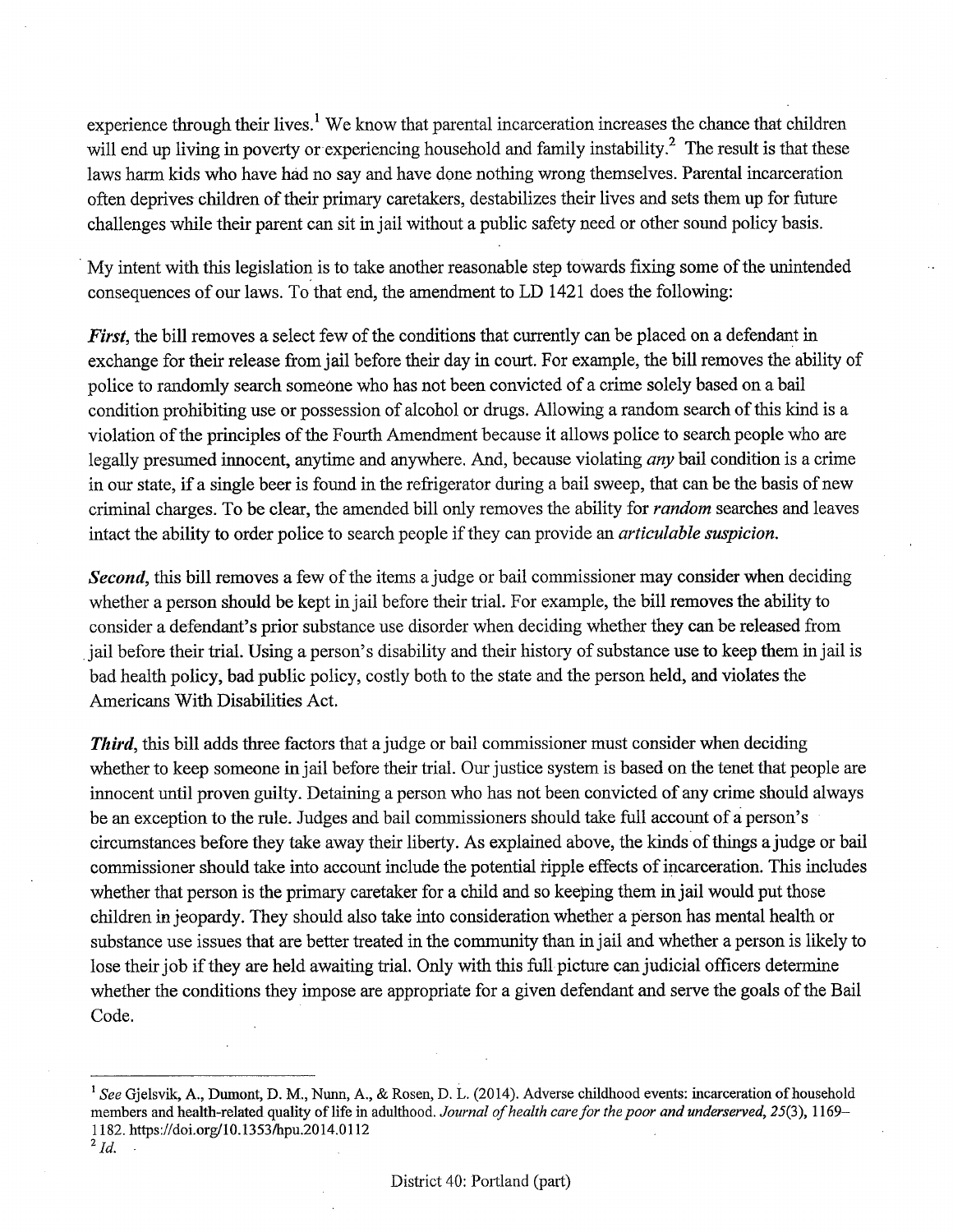Finally, this bill removes the ability of judges and bail commissioners to impose a financial bail condition for most people charged with a Class E crime, except for certain crimes of sexual assault and domestic violence.

It's important to remember the purpose of the Maine Bail Code is limited to "reasonably ensure the appearance of the defendant, as required, to otherwise reasonably ensure the integrity of the judicial process and, when applicable, to reasonably ensure the safety of others in the community." 15 M.R.S.A. §1002. We should not be holding people who are neither dangerous nor a flight risk in jail just because they can't afford to pay.

E

 $\,$ 

is

E

5 E

Money bail is one of the most broken parts of our legal system. It lets the size of a person's wallet determine whether a legally innocent person accused of a crime can return home or will remain locked up in jail while awaiting their day in court. This unfair and unjust system punishes those without money or resources even before they have had a chance to defend themselves. This system also disproportionately harms people of color, especially Black people, who often have significantly higher cash bail set than do white people who commit the same crimes.<sup>3</sup> It is discriminatory, it is costly, and it doesn't work. In fact, research shows no evidence that people who pay cash bail are more likely to retum to court than people released on their own recognizance.

Please join with me in taking this significant step to improve our system by ending wealth-based discrimination in our justice system. Thank you.

<sup>&</sup>lt;sup>3</sup> See, e.g., Wendy Sawyer, *How race impacts who is detained pretrial*, Oct. 9, 2019, Prison Policy Initiative, available at https://www.prisonpolicy.org/blog/2019/10/09/pretrial \_\_race/.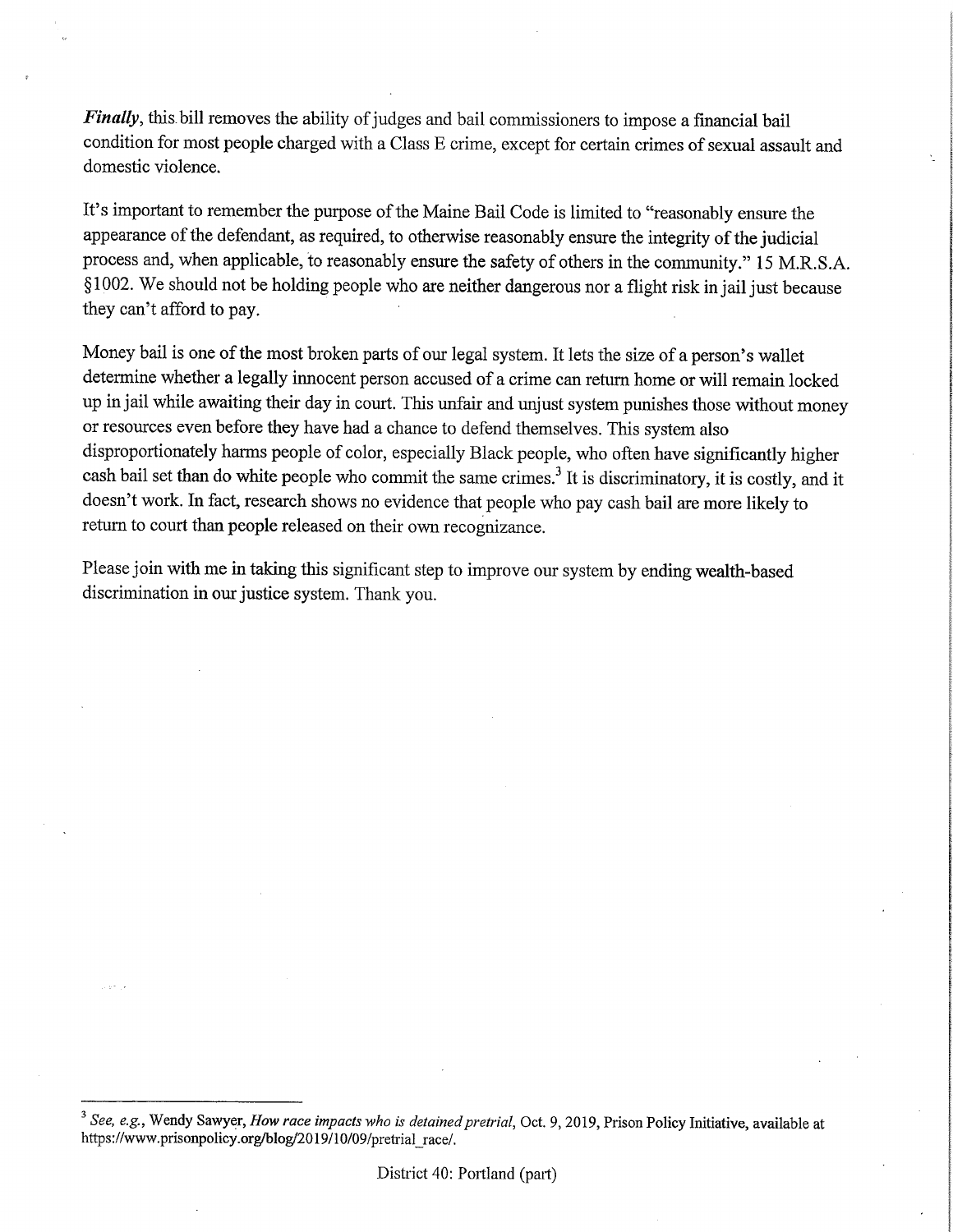Committee: JUD PROPOSED AMENDMENT TO LD 1421 LA: MJR Prepared for Representative Talbot Ross LR # and item number:  $0407(xx)$ Revised 2/14/2020 7:09 PM New Title?: no Add Emergency?: no Date: 2/14/20

File Name: G:\COMMITTEESVUD\BILL AMENDMTS\129th 2nd\LD 1421 Rep. Talbot Ross.docx (2/14/2020 7:10:00 PM)

## COMMITTEE AMENDMENT "." To LD 1421, An Act To Amend the Maine **Bail Code**

Amend the bill by striking out everything after the enacting clause and inserting in its place the following:

Sec. 1. 15 MRSA §1023, sub-§4, ¶¶F and G are amended to read.

4. Limitations on authority. A bail commissioner may not:

F. Set preconviction bail for crimes involving allegations of domestic violence without specifying a court date within 5 weeks of the date of the bail order; or

G. Notwithstanding section 1026, subsection 3, paragraph A, subparagraph (9-A), impose a condition of preconviction bail that a defendant submit to random search with respect to a prohibition on the possession, use or excessive use of alcohol or illegal drugs-; or

Sec. 2. 15 MRS $\frac{1}{2}$ \$1023, sub- $\frac{3}{4}$  TH is enacted to read:

H. Notwithstanding section 1026, subsection 3, paragraph A, subparagraphs (11), (12) and (18) and subsection 3. paragraph B, impose a financial condition of release for a defendant for whom the highest Class of crime charged was a Class E crime, except that a financial condition may be imposed for a defendant charged with a Class E crime.

That is a violation of Title 17-A, chapter 11;

ON BOOM (2) That was committed against a family or household member as defined in Title 19-A, section 4002, subsection 4 or a dating partner as defined in title 19-A, section 4002, subsection 3-A; or

(3) That is a violation of a condition of release committed while the defendant is released on bail for a charge that involves: a violation of Title 17-A, chapter 11; a crime against a family or household member, as defined in Title 19-A, section 4002, subsection 4; or a crime against a dating partner as defined in Title 19-A, section 4002, subsection 3-A.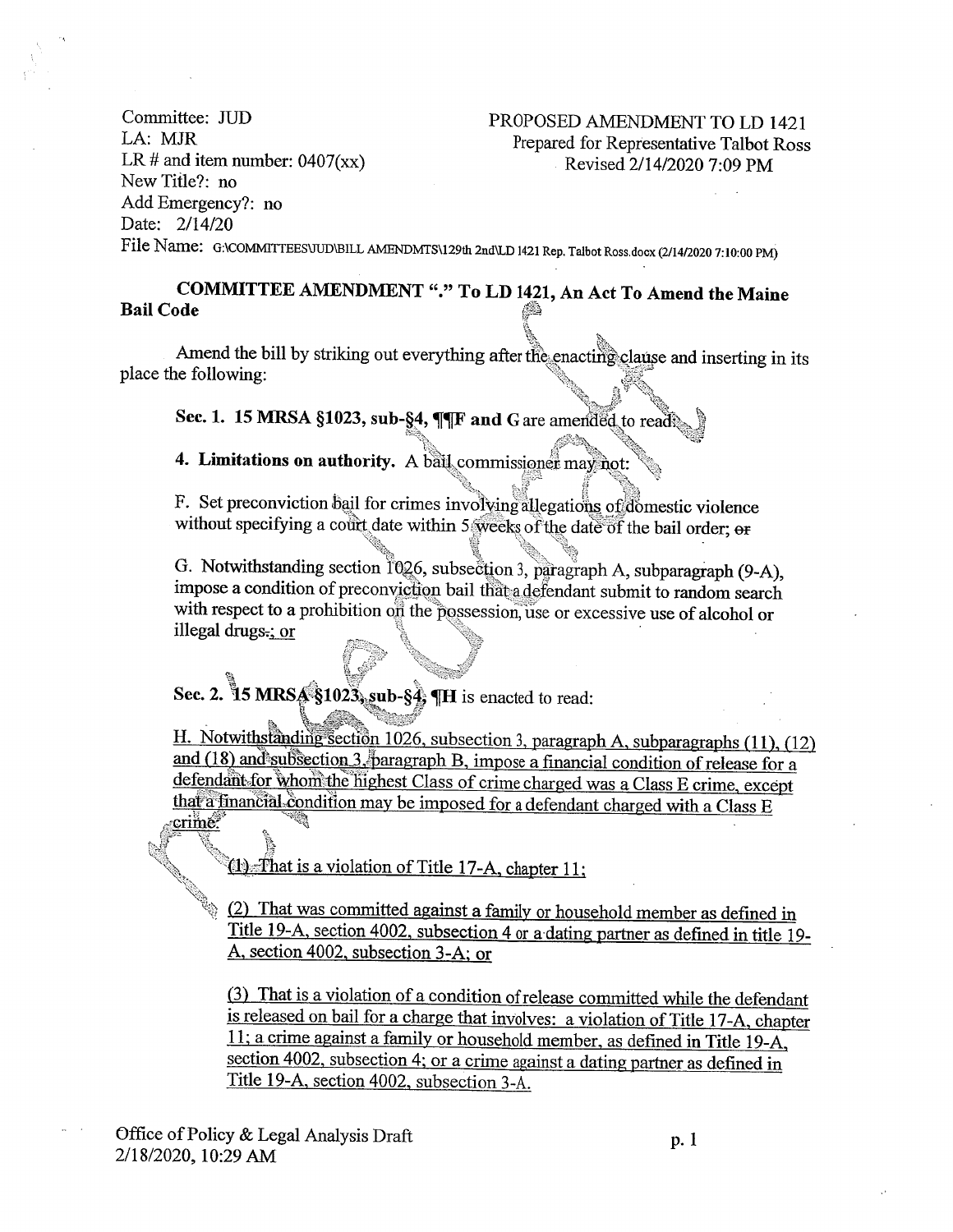Sec. 3. 15 MRSA §1026, sub-§3 is amended to read:

3. Release on conditions. Release on a condition or combination of conditions pursuant to subsection 1, paragraph B or C must be as provided in this subsection.

A. If, after consideration of the factors listed in subsection 4, the judicial officer determines that the release described in subsection 2-A will not reasonably ensure the appearance of the defendant at the time and place required, will not reasonably ensure that the defendant will refrain from any new criminal conduct, will not reasonably ensure the integrity of the judicial process or will not reasonably ensure the safety of others in the community, the judicial officer shall order the pretrial release of the defendant subject to the least restrictive further condition of combination of conditions that the judicial officer determines will reasonably ensure the appearance of the defendant at the time and place required, will reasonably ensure that the defendant will refrain from any new criminal conduct, will reasonably ensure the integrity of the judicial process and will reasonably ensure the safety of others in the community. These conditions may include that the defendant:

(1) Remain in the custody of a designated person or organization agreeing to supervise the defendant, including a public official, public agency or publicly funded organization, if the designated person or organization is able to reasonably ensure the appearance of the defendant at the time and place required, that the defendant will refrain from any new criminal conduct, the integrity of the judicial process and the safety of others in the community. When it is feasible to do so, the judicial officer shall impose the responsibility upon the defendant to produce the designated person or organization. The judicial officer may futerview the designated person or organization to ensure satisfaction of both the willingness and ability required. The designated person or organization shall agree to notify immediately the judicial officer of any violation of release by the defendant;

(2) Maintain employment or, if unemployed, actively seek employment;

(3) Maintain or commence an educational program;

(4) Abide by specified restrictions on personal associations, place of abode or travel:

(5) Avoid all contact with a victim of the alleged crime, a potential witness regarding the alleged crime or with any other family or household members of the victim or the defendant or to contact those individuals only at certain times or under certain conditions;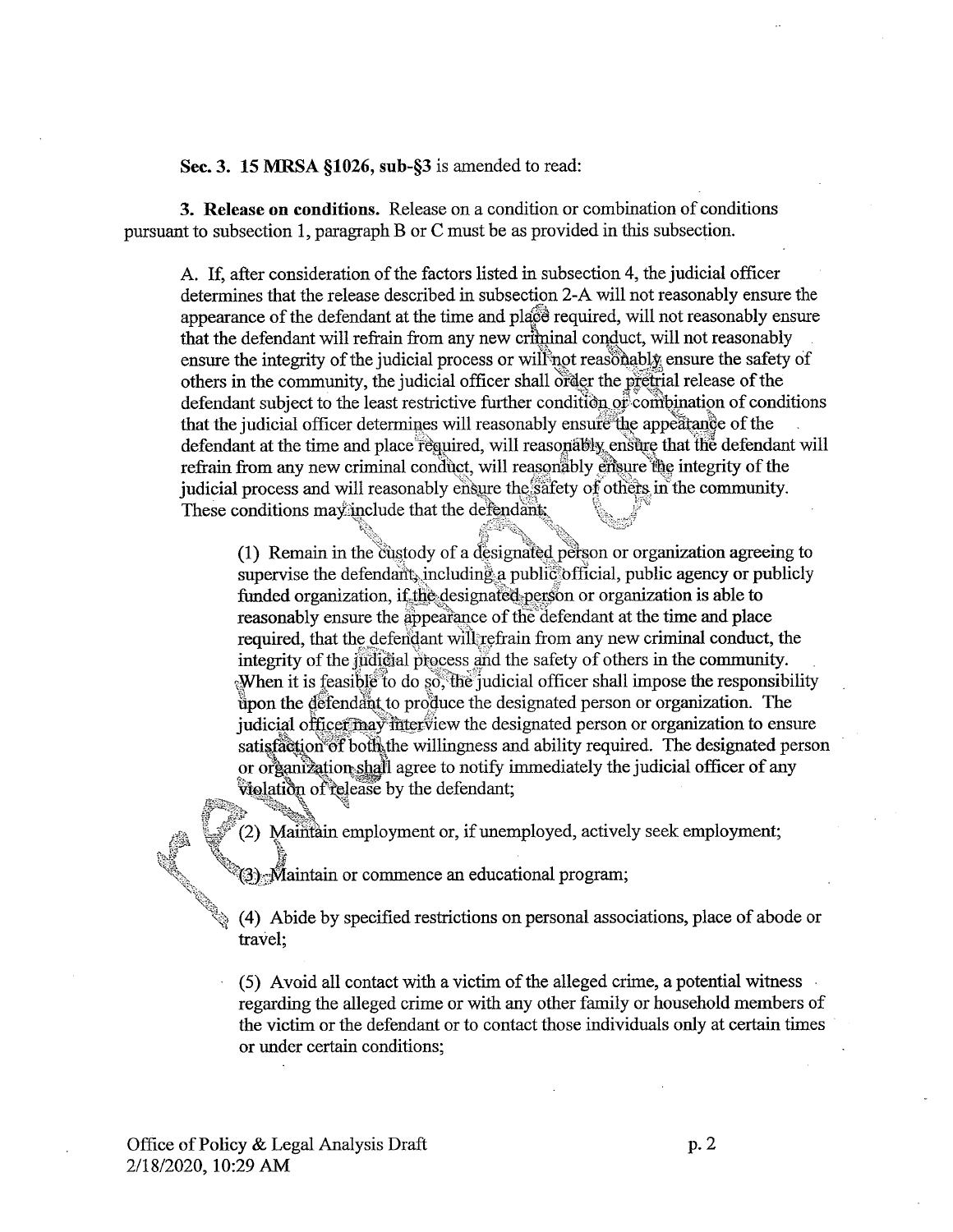(6) Report on a regular basis to a designated law enforcement agency or other governmental agency;

(7) Comply with a specified curfew;

(8) Refrain from possessing a firearm or other dangerous weapon;

(9) Refrain from the possession, use or excessive use of alcohol and from any use of illegal drugs. A condition under this subparagraph may be imposed only upon the presentation to the judicial officer of specific facts demonstrating the need for such condition;

 $(9-A)$  Submit to:

(a) A random search for possession or use prohibited by a condition imposed under subparagraph  $(8)$  or  $(9)$ ; or

(b) A search upon articulable suspicion for possession or use prohibited by a condition imposed under subparagraph (8) or (9);

(10) Undergo, as an outpatient, available medical or psychiatric treatment, or enter and remain, as a voluntary patient, in a specified institution when required for that purposes

(10-A) Enter and remain in a long-term residential facility for the treatment of substance use disorder;

(1) Execute an agreement to forfeit, in the event of noncompliance, such designated property, including money, as is reasonably necessary to ensure the appearance of the defendant at the time and place required, to ensure that the defendant will refrain from any new criminal conduct, to ensure the integrity of the judicial process and to ensure the safety of others in the community and post with an appropriate court such evidence of ownership of the property or such percentage of the money as the judicial officer specifies;

 $\sqrt[3]{2}$  Execute a bail bond with sureties in such amount as is reasonably necessary to ensure the appearance of the defendant at the time and place required, to ensure that the defendant will refrain from any new criminal conduct, to ensure the integrity of the judicial process and to ensure the safety of others in the community;

(13) Return to custody for specified hours following release for employment, schooling or other limited purposes:

(14) Report on a regular basis to the defendant's attorney;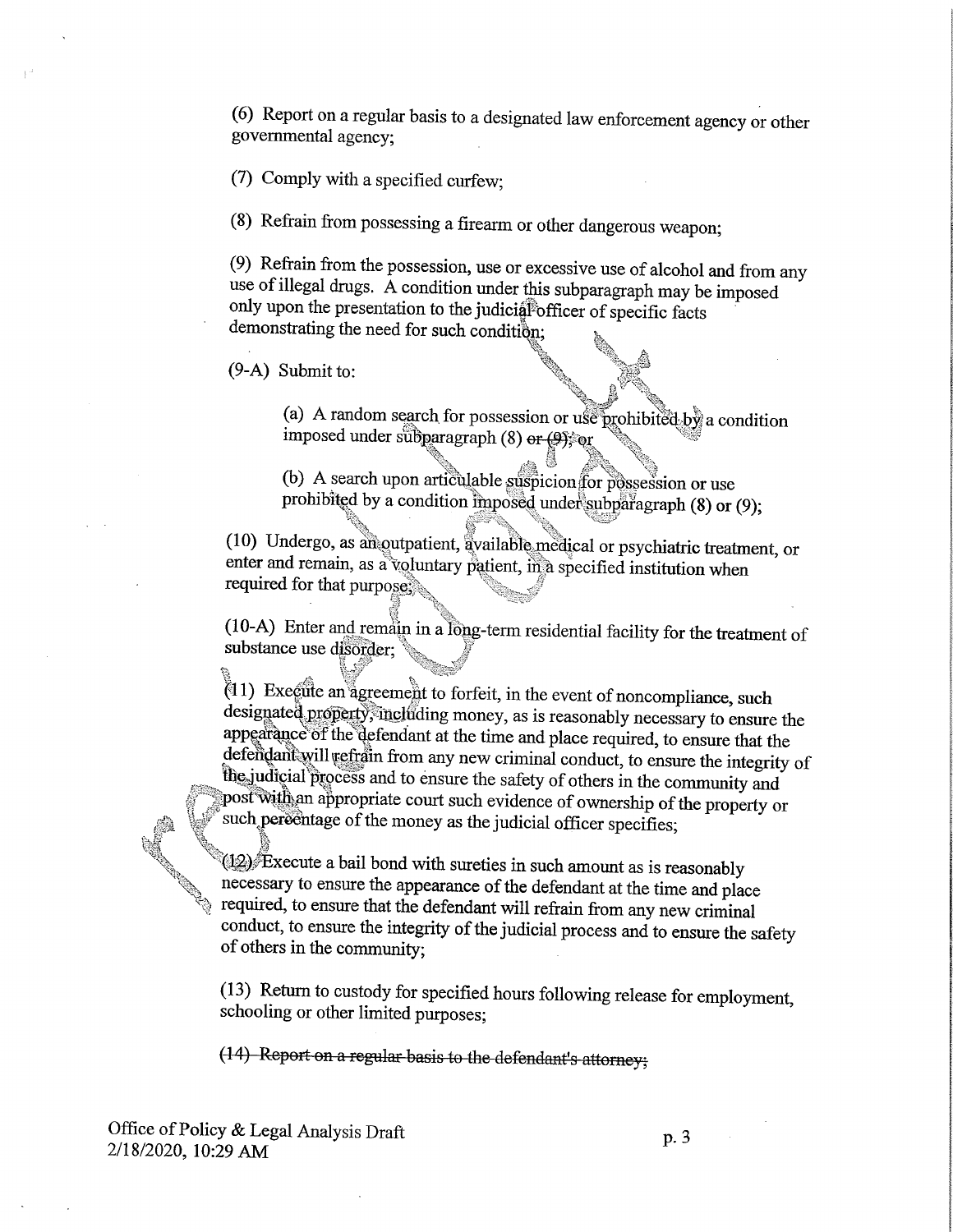(15) Notify the court of any changes of address or employment;

(16) Provide to the court the name, address and telephone number of a designated person or organization that will know the defendant's whereabouts at all times;

(17) Inform any law enforcement officer of the defendant's condition of release if the defendant is subsequently arrested or summonsed for new criminal conduct;

(18) Satisfy any other condition that is reasonably necessary to ensure the appearance of the defendant at the time and place required, to ensure that the defendant will refrain from any new criminal conduct, to ensure the integrity of the judicial process and to ensure the safety of others in the community; and

(19) Participate in an electronic monitoring program; if available.

B. The judicial officer may not impose a financial condition that, either alone or in combination with other conditions of bail is in excess of that reasonably necessary to ensure the appearance of the defendant at the time and place required, to ensure that the defendant will refrain from any new criminal conduct, to ensure the integrity of the judicial process or to ensure the safety of others in the community.

B-1. Notwithstanding paragraph A, subparagraphs (11), (12) and (18) and paragraph B, a judicial officer may not impose a financial condition on a defendant for whom the highest Class of crime charged is a Class E crime, except that a financial condition may be imposed for a defendant charged with a Class E crime:

(1) That is a violation of Title 17-A, chapter 11;

(2) That was committed against a family or household member as defined in Title 19-A, section 4002, subsection 4, or a dating partner as defined in Title 19-A section 4002, subsection 3-A; or

That is a violation of a condition of release committed while the defendant is released on bail for a charge that involves: a violation of Title 17-A, chapter 11; a crime against a family or household member, as defined in Title 19-A, section 4002, subsection 4; or a crime against a dating partner as defined in Title 19-A, section 4002, subsection 3-A.

C. Upon motion by the attorney for the State or the defendant and after notice and upon a showing of changed circumstances or upon the discovery of new and significant information, the court may amend the bail order to relieve the defendant of any condition of release, modify the conditions imposed or impose further conditions authorized by this subsection as the court determines to reasonably ensure the appearance of the defendant at the time and place required, that the defendant will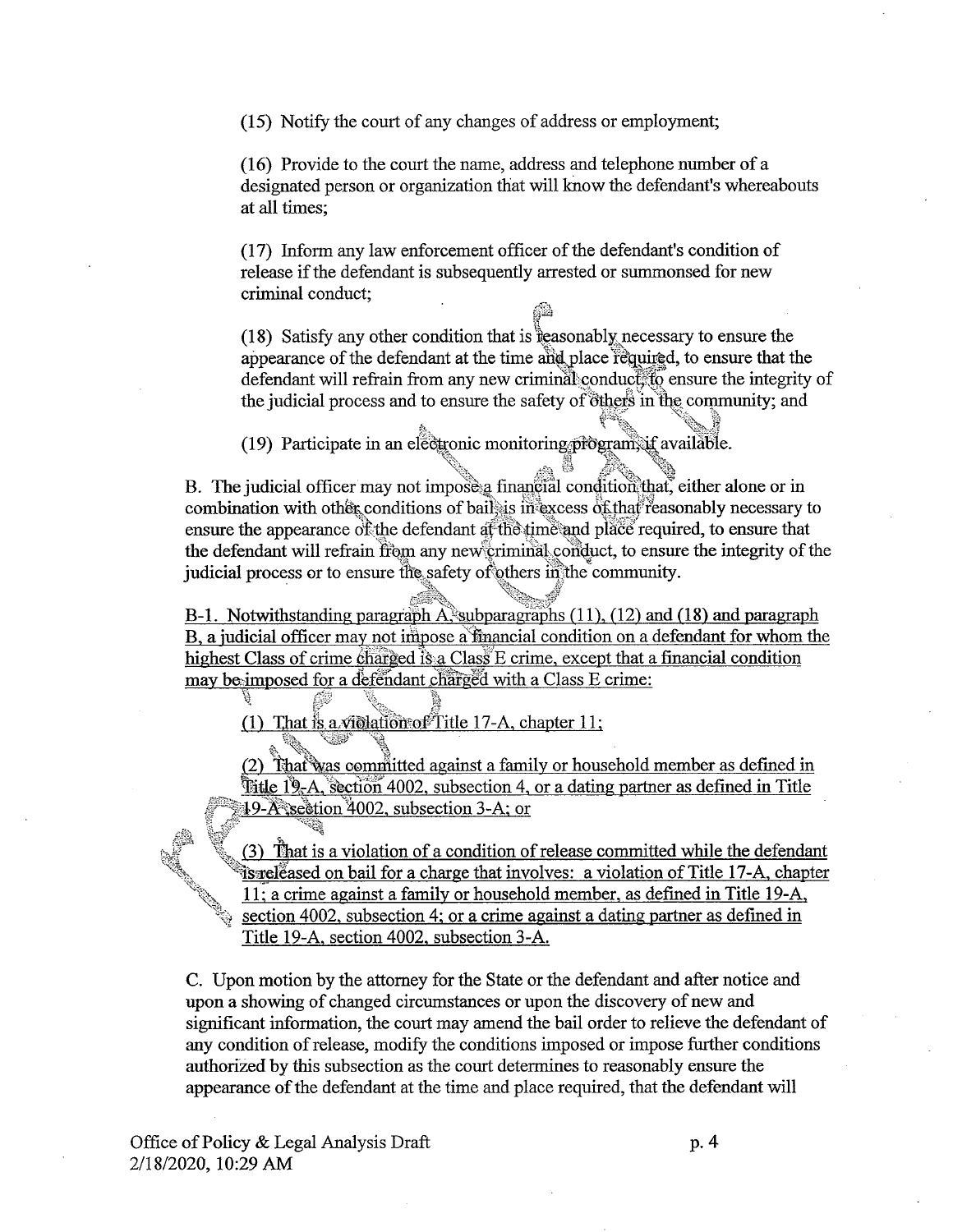refrain from any new criminal conduct, the integrity of the judicial process and the safety of others in the community.

Sec. 4. 15 MRSA §1026, sub-§4 is amended to read:

4. Factors to be considered in release decision. In setting bail, the judicial officer shall, on the basis of an interview with the defendant, information provided by the defendant's attorney and information provided by the attorney for the State or an informed law enforcement officer if the attorney for the State is not available and other reliable information that can be obtained, take into account the available information concerning the following:

A. The nature and circumstances of the crime charged;

B. The nature of the evidence against the defendant; and

- C. The history and characteristics of the defendant including, but not limited to:
	- (1) The defendant's character and physical and mental condition;
	- (2) The defendant's family ties in the State;
	- (3) The defendant's employment history in the State:
	- (4) The defendant's financial resources;

(5) The defendant's length of residence in the community and the defendant's community ties;

(6) The defendant's past conduct, including any history of substance use disorder:

The defendant's criminal history, if any;

(8) The defendant's record concerning appearances at court proceedings and whether failure to appear was willful:

(9) Whether, at the time of the current offense or arrest, the defendant was on probation, parole or other release pending trial, sentencing, appeal or completion of a sentence for an offense in this jurisdiction or another;

(9-A) Any evidence that the defendant poses a danger to the safety of others in the community, including the results of a validated, evidence-based domestic violence risk assessment recommended by the Maine Commission on Domestic and Sexual Abuse, established in Title 5, section 12004-I, subsection 74-C, and approved by the Department of Public Safety;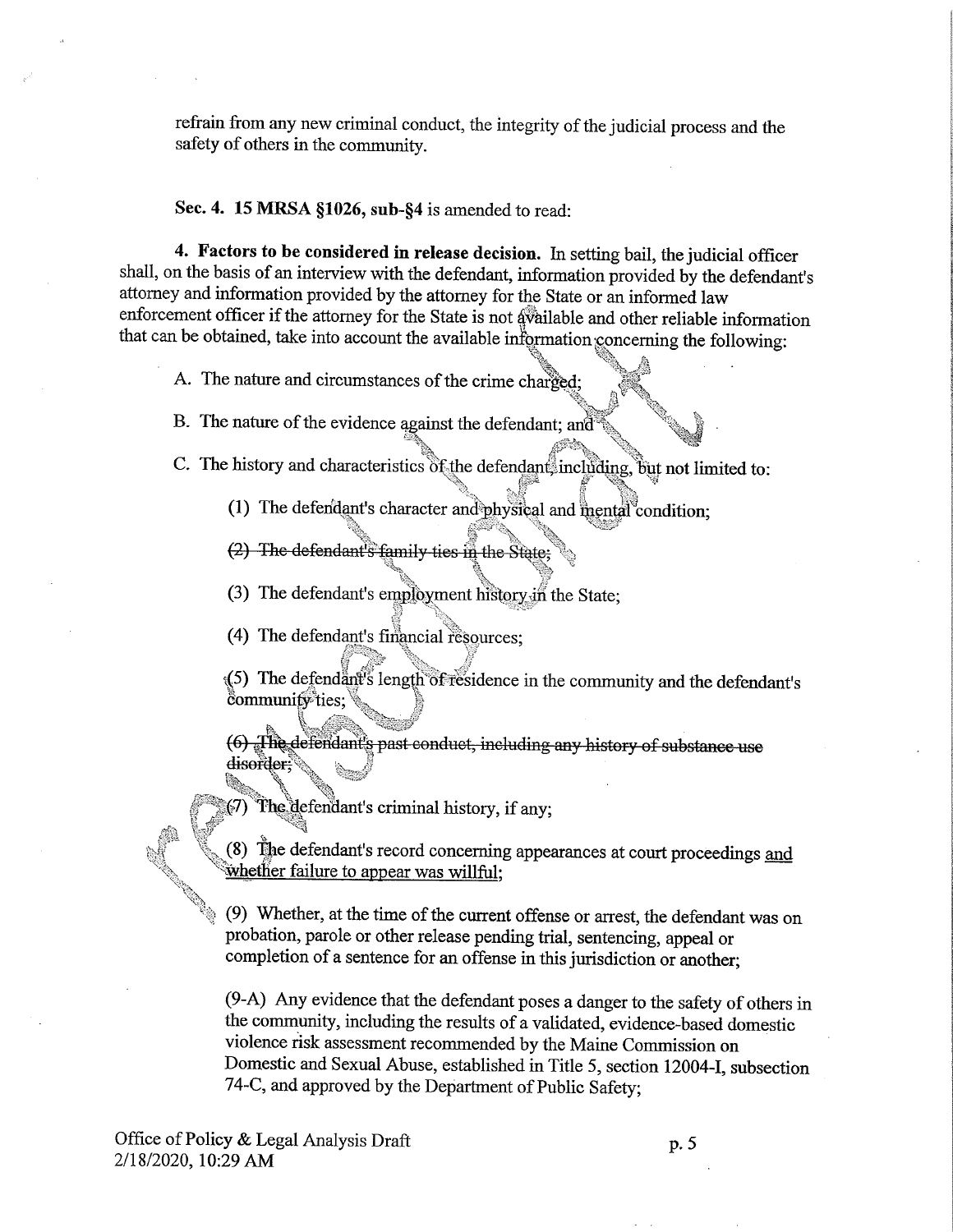(10) Any evidence that the defendant has obstructed or attempted to obstruct justice by threatening, injuring or intimidating a victim or a prospective witness, juror, attorney for the State, judge, justice or other officer of the court; and

(11) Whether the defendant has previously violated conditions of release, probation or other court orders, including, but not limited to, violating protection from abuse orders pursuant to Title 19, section 769 or Title 19-A, section  $4011$ .

(12) Whether the defendant is the primary person responsible for the care of another person;

(13) Whether the defendant has a specific health care need, including a mental health care need, that is being met or would be better met outside of custody; and

(14) Whether being placed or remaining in cust ody would prevent the defendant from maintaining employment.

## **SUMMARY**

This amendment replaces the bill.

This amendment prohibits a bail commissioner from imposing cash bail for a defendant whose most serious crime charged is a Class E crime. However, the prohibition on cash bail does not apply when the Class E crime was any of the following:

1. A violation of Chapter 1, which covers sexual assault crimes, of the Criminal Code;

2. A crime committed against a family or household member or a dating partner; or

3. A violation of a condition of release when the underlying crime for which the

defendant has been released on bail is a violation of Chapter 11 of the Criminal Code or a grime against a family or household member or a dating partner.

This amendment also prohibits the imposition of cash bail by a judicial officer before trial in the same circumstances as for bail commissioners: When the highest Class of crime charged is Class E, but not when the crime is:

1. A violation of Chapter 11, which covers sexual assault crimes, of the Criminal Code:

2. A crime committed against a family or household member or a dating partner; or

3. A violation of a condition of release when the underlying crime for which the defendant has been released on bail is a violation of Chapter 11 of the Criminal Code or a crime against a family or household member or a dating partner.

dan ter personalismente